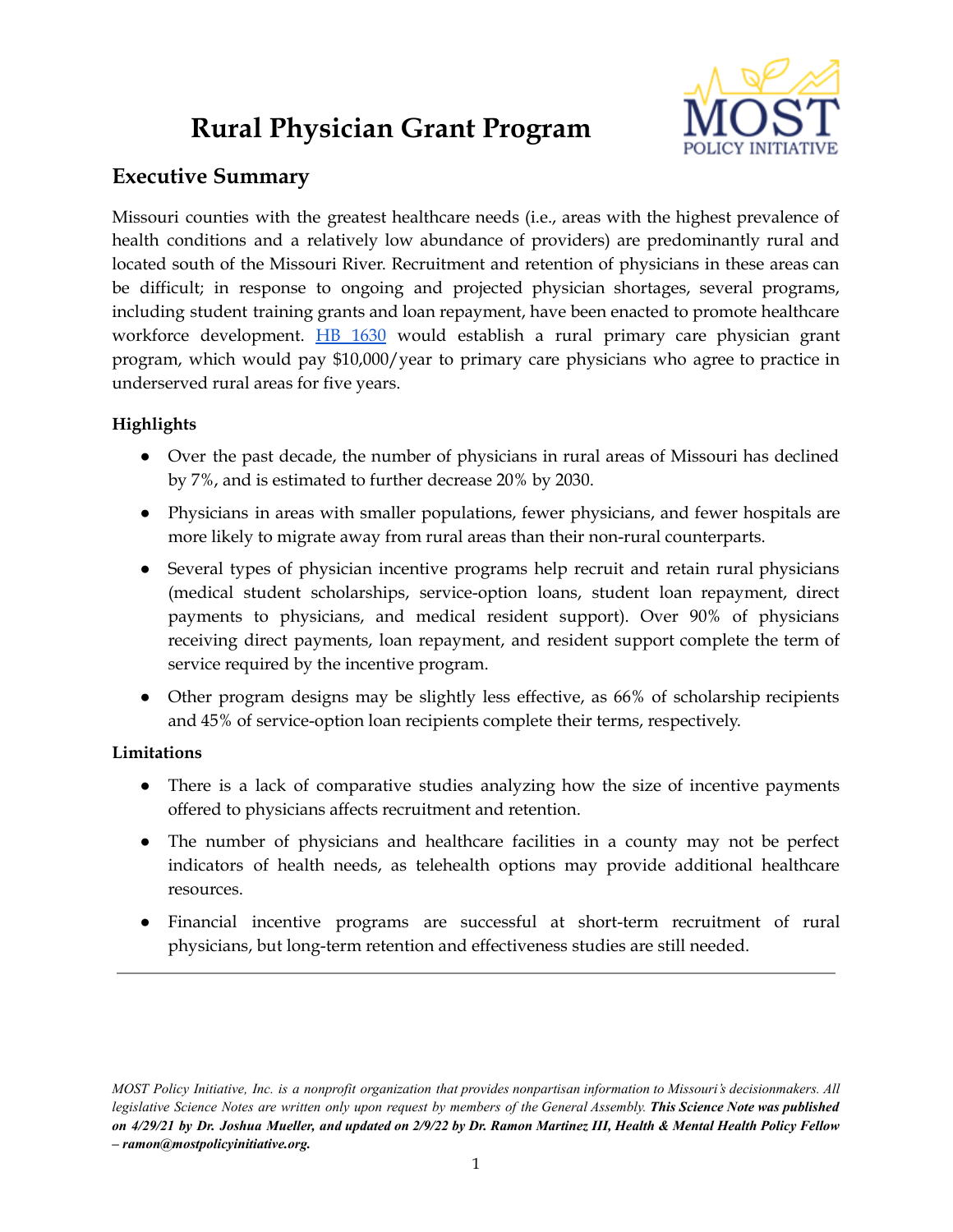## **Research Background**

### **Physician shortages in rural communities**

The number of healthcare professionals and facilities varies between rural and non-rural areas of Missouri. Nationwide, there is expected to be a slight drop in demand for primary care physicians in rural areas by 2034 due to declining population levels. Over the past decade, the number of physicians per capita in rural areas of the state has decreased by about 7%, and 10 rural hospitals have closed since  $2014$ .<sup>1,2</sup> Nationally, the number of rural physicians is projected to decrease by about 20% by 2030, as the number of retiring physicians in these areas is expected to exceed the number of physicians recruited to replace them. $3,4$ 



**Figure 1. Map of Rural Missouri Physicians and Hospital Locations**. Shown is a map of physicians per 100,000 people by county as of April 2021. The color code indicates the number of physicians in each county. Yellow circles show the locations of rural hospitals. As demonstrated by this map, many counties in the southern half of the state have few physicians residing there, and no hospitals, indicating a healthcare shortage. Map reproduced from Missouri Economy Indicators: Missouri Rural Health Care Access. 1

The U.S. Health Resources and Services Administration (HRSA), a federal agency under the U.S. Department of Health and Senior Services, compiles

healthcare workforce data and identifies areas experiencing shortages. Health Professional Shortage Areas (HPSAs) are geographic areas, demographic populations, or healthcare facilities designated by HRSA as having an insufficient number of healthcare personnel. A 2018 report from HRSA estimates that approximately 65% of primary care and mental health HPSAs were located in rural or partially rural areas of the United States.<sup>3</sup> As of January 2022, there are 329 primary care HPSAs and 252 mental health HPSAs in rural or partially rural areas of Missouri. 5

These shortages present a risk of exacerbating health disparities in rural areas, where residents are more likely to be older, poorer, and uninsured than non-rural residents.<sup>3</sup> A 2020 report by the Missouri Department of Health and Senior Services found that 22 of the 23 Missouri counties with the greatest need for primary care (as determined by the health status of residents and their current access to care) are predominantly rural and south of the Missouri river. <sup>6</sup> Other research has found that physicians in areas with smaller populations, fewer physicians, and fewer hospitals are more likely to migrate elsewhere than their non-rural counterparts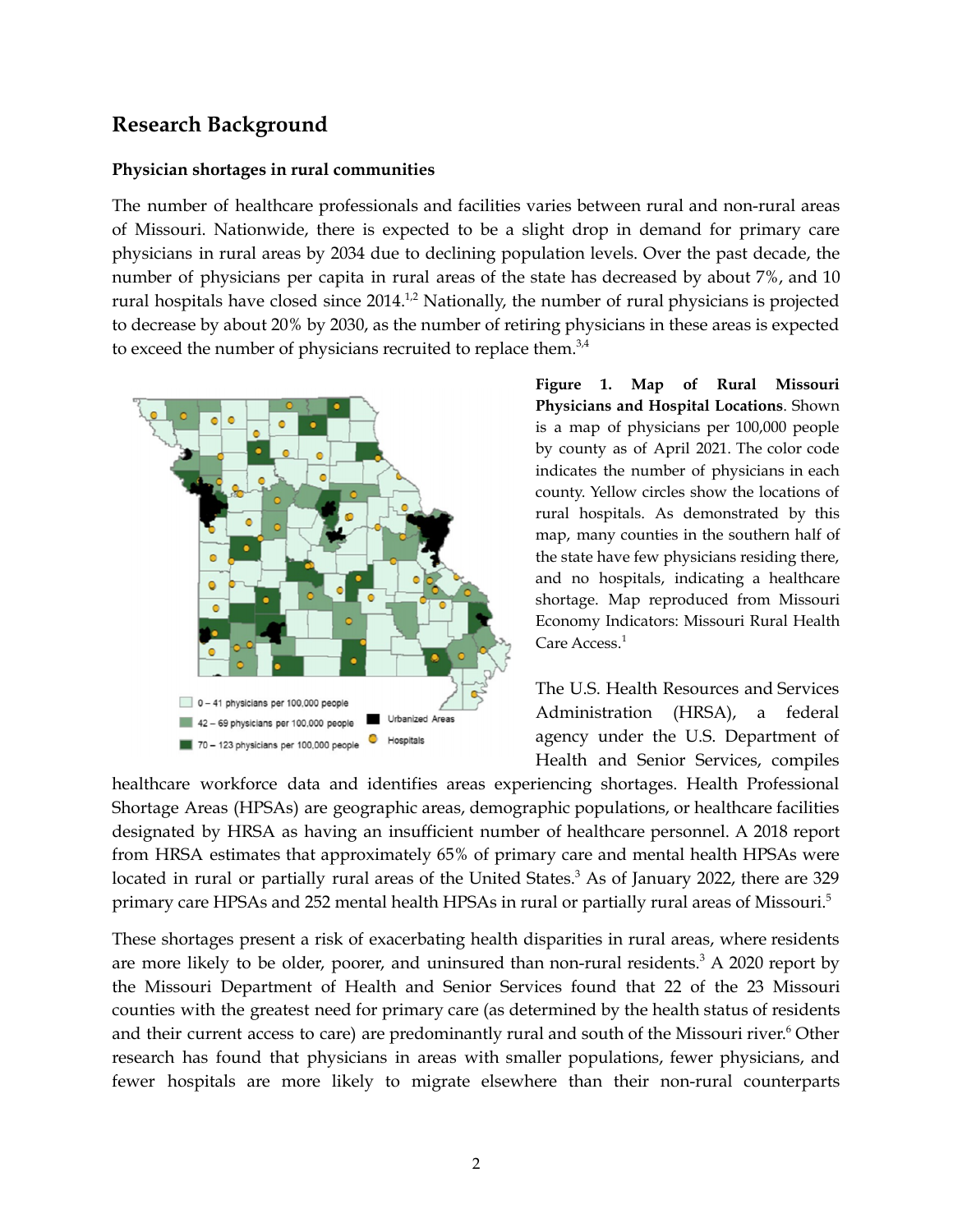indicating rural physician retention may also be a problem. <sup>7</sup> Several programs have been proposed to increase the supply of primary care physicians in rural areas.

## **Strategies for rural physician recruitment and retention**

Across the country, five common types of rural physician recruitment and retention programs have been implemented: medical student scholarships, service-option loans (student loans that can be repaid by service as a physician), student loan repayment, direct payments to physicians, and resident support (additional payments or loan forgiveness for medical residents).<sup>8</sup> In many cases, these financial incentives come with obligations of medical practice for a term of several years in an underserved area.

Generally, physicians with service obligations practice in areas with worse overall health status, more Medicaid enrollees, and more uninsured residents than areas served by non-obligated physicians. Medicaid expansion has also been shown as an important factor in improving operating margins and lowering the risk of closure for rural hospitals. <sup>9</sup> A combined 93% of physicians receiving loan repayments, direct payments, and resident support complete the term of service required by their incentive program. One national study indicates that 65% of physicians receiving direct incentive payments remain in their service area for over five years. 4

Other program designs are slightly less effective, as 66% of scholarship recipients and 45% of service-option loan recipients complete their terms, respectively. In addition, about 70% of physicians with service obligations are family physicians, which are particularly important to rural communities for general care, as specialists are more likely to be located in non-rural areas. One study in Minnesota found that a university Rural Physician Associate Program (RPAP) was 28% more likely to retain students in rural practice than non-participants. Only 21% of hospitals nationwide offered these rural clinical practice programs at the time of the stufy.<sup>10,11</sup> Further, one review has found that, while all health workers may not necessarily stay in an area once their obligations are complete, rural practice programs may improve retention rates overall.<sup>12</sup> The University of Missouri found that more than 57% of students that participated in the [Rural](https://medicine.missouri.edu/offices-programs/education/rural-scholars-program/rural-track-clerkship-program#:~:text=The%20MU%20Rural%20Track%20Clerkship,the%20rewards%20of%20rural%20practice.) Track Pipeline [Program](https://medicine.missouri.edu/offices-programs/education/rural-scholars-program/rural-track-clerkship-program#:~:text=The%20MU%20Rural%20Track%20Clerkship,the%20rewards%20of%20rural%20practice.) chose to practice in a rural location, more than twice as likely as non-participants. 13

Across 69 state programs surveyed in 1996, physicians received an average of \$14,000/year in financial incentives for their obligated service. <sup>4</sup> More recently, South Dakota launched a [recruitment](https://doh.sd.gov/providers/ruralhealth/recruitment/rap.aspx#:~:text=The%20Rural%20Assistance%20program%20(RAP,in%20an%20eligible%20rural%20community.) assistance program (RAP) that supplements new rural physicians' incomes by \$82,000/year for three years of service. To date, there is not a comparative study of how the size of the incentive payments offered to physicians affects recruitment and retention. Further, several reviews have reported that while financial incentive programs are successful in short-term recruitment of rural physicians, long-term retention success is low and further studies on long-term cost-effectiveness of these programs are needed. 14,15

### **Recruitment and Retention Strategies**

Missouri currently operates several programs to place physicians in rural areas. The [Health](https://health.mo.gov/living/families/primarycare/hpl-lr/index.php)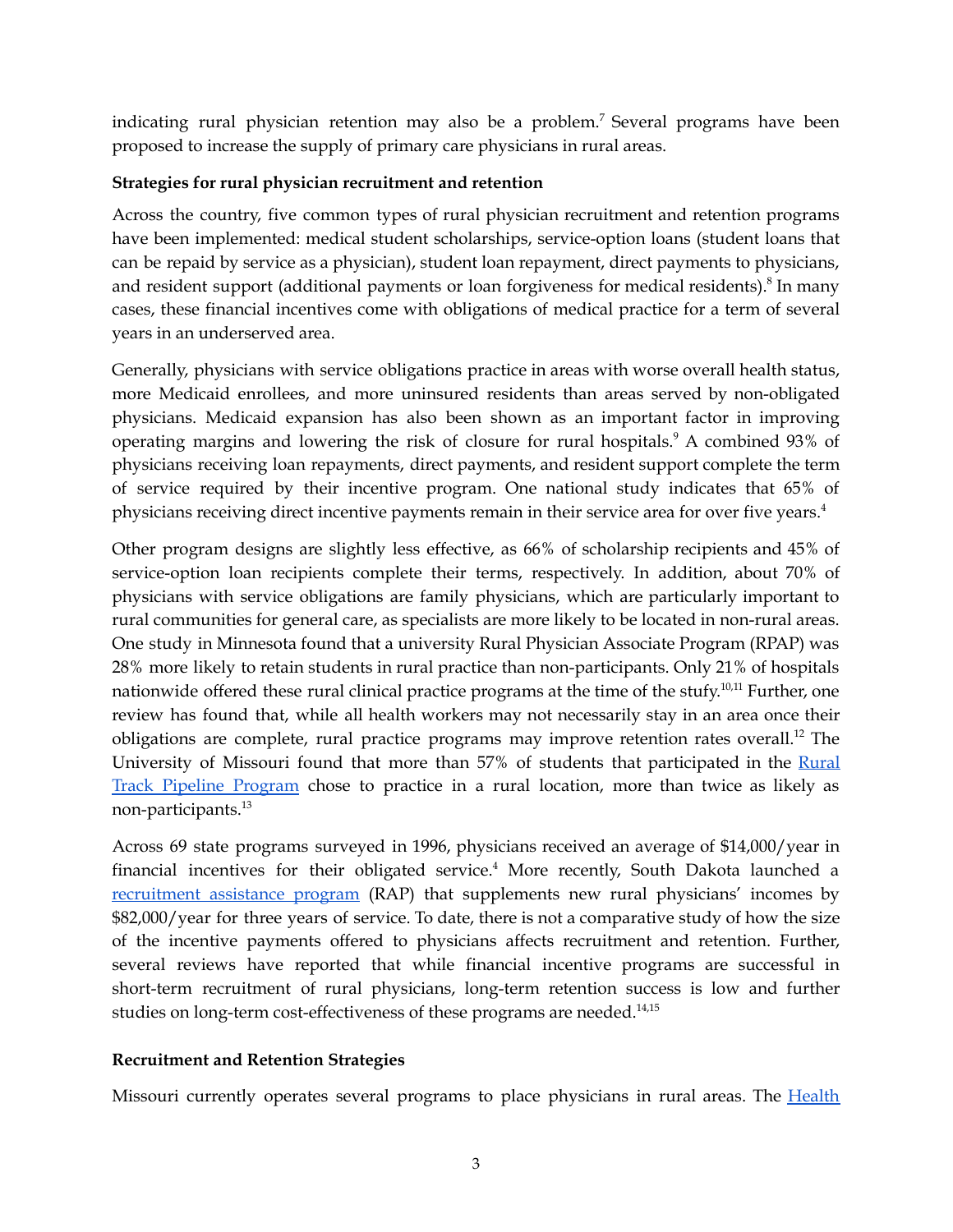[Professional](https://health.mo.gov/living/families/primarycare/hpl-lr/index.php) Student Loan Repayment Program (SLRP) provides federal funds to repay student loans of physicians, psychiatrists, and dentists who practice in areas with healthcare worker shortages. The **Primary Care [Resource](https://health.mo.gov/living/families/primarycare/primo/#:~:text=Student%20Loans%3A%20The%20PRIMO%20program,and%20other%20mental%20health%20practitioners.) Initiative for Missouri** (PRIMO) program provides state scholarship funds to Missouri medical students who go on to practice as a primary care physician, dentist, dental hygienist, or psychiatrist in a designated underserved area in Missouri.

The federal Provider Relief Fund was established to compensate hospitals for financial losses during the COVID-19 pandemic, and was shown to slow hospital closures in 2020-2021 compared to 2019. The 2021 federal American Rescue Plan has further apportioned \$7.5 billion for disbursement to rural hospitals and providers. <sup>16</sup> The U.S. House of Representatives has proposed a bill (HR 2418) entitled the Student Loan [Forgiveness](https://www.congress.gov/bill/117th-congress/house-bill/2418?r=97&s=1) for Frontline Health Workers [Act](https://www.congress.gov/bill/117th-congress/house-bill/2418?r=97&s=1), which establishes temporary programs to provide federal and private student loan forgiveness to certain frontline health care workers as a result of attrition during the COVID-19 pandemic. For more information on health care worker losses during the COVID-19 pandemic, see our note [COVID-19](https://mostpolicyinitiative.org/science-note/covid-19-and-the-missouri-workforce/) and the Missouri Workforce.

HB [1630](https://house.mo.gov/Bill.aspx?bill=HB1630&year=2022&code=R), introduced in the 2022 legislative session, would establish a rural primary care physician grant program. The bill provides a \$10,000/year incentive (pending available state funds) to primary care physicians who agree to practice in an underserved rural county (defined as 35,000 persons or less living in a county) for a continuous five-year period. The bill also authorizes the state to reclaim any grant payments to physicians who do not complete the five-year term, and does not define how the funds are to be spent.

### **References**

- 1. Kuhns, M. (2021). Missouri Rural Health Care Access. *Missouri Economy Indicators,* 2(7)*.* [https://extension.missouri.edu/media/wysiwyg/Extensiondata/Pro/ExCEED/Docs/Missouri](https://extension.missouri.edu/media/wysiwyg/Extensiondata/Pro/ExCEED/Docs/MissouriEconomy_RuralHealthcare_v2i7_12Apr21.pdf) [Economy\\_RuralHealthcare\\_v2i7\\_12Apr21.pdf](https://extension.missouri.edu/media/wysiwyg/Extensiondata/Pro/ExCEED/Docs/MissouriEconomy_RuralHealthcare_v2i7_12Apr21.pdf)
- 2. *The Complexities of Physician Supply and Demand: Projections From 2019 to 2034* (2021). Association of American Medical Colleges. <https://www.aamc.org/media/54681/download>
- 3. Skinner, L., Staiger, D. O., Auerbach, D. I. & Buerhaus, P. I. (2019). Implications of an Aging Rural Physician Workforce. *New England Journal of Medicine* **381**, 299-301, doi:10.1056/NEJMp1900808
- 4. Pathman, D. E., Konrad, T. R., Dann, R. & Koch, G. (2004). Retention of primary care physicians in rural health professional shortage areas. *American journal of public health* **94**, 1723-1729.
- 5. *First Quarter of Fiscal Year 2022 Designated HPSA Quarterly Summary*, (2022). <https://data.hrsa.gov/Default/GenerateHPSAQuarterlyReport>
- 6. Missouri Department of Health and Senior Services, Office of Primary Care and Rural Health (2020). *Missouri Primary Care Needs Assessment.*
- 7. McGrail, M. R., Wingrove, P. M., Petterson, S. M. & Bazemore, A. W. (2017). Mobility of US rural primary care physicians during 2000–2014. *The Annals of Family Medicine* **15**, 322-328.
- 8. Pathman, D. E. *et al.* (2000). State scholarship, loan forgiveness, and related programs: the unheralded safety net. *JAMA* **284**, 2084-2092.
- 9. Zhang, P. & Zhu, L. (2022). Does the ACA Medicaid Expansion Affect Hospitals' Financial Performance? *Public Finance Review*, 10911421211064676, doi:10.1177/10911421211064676